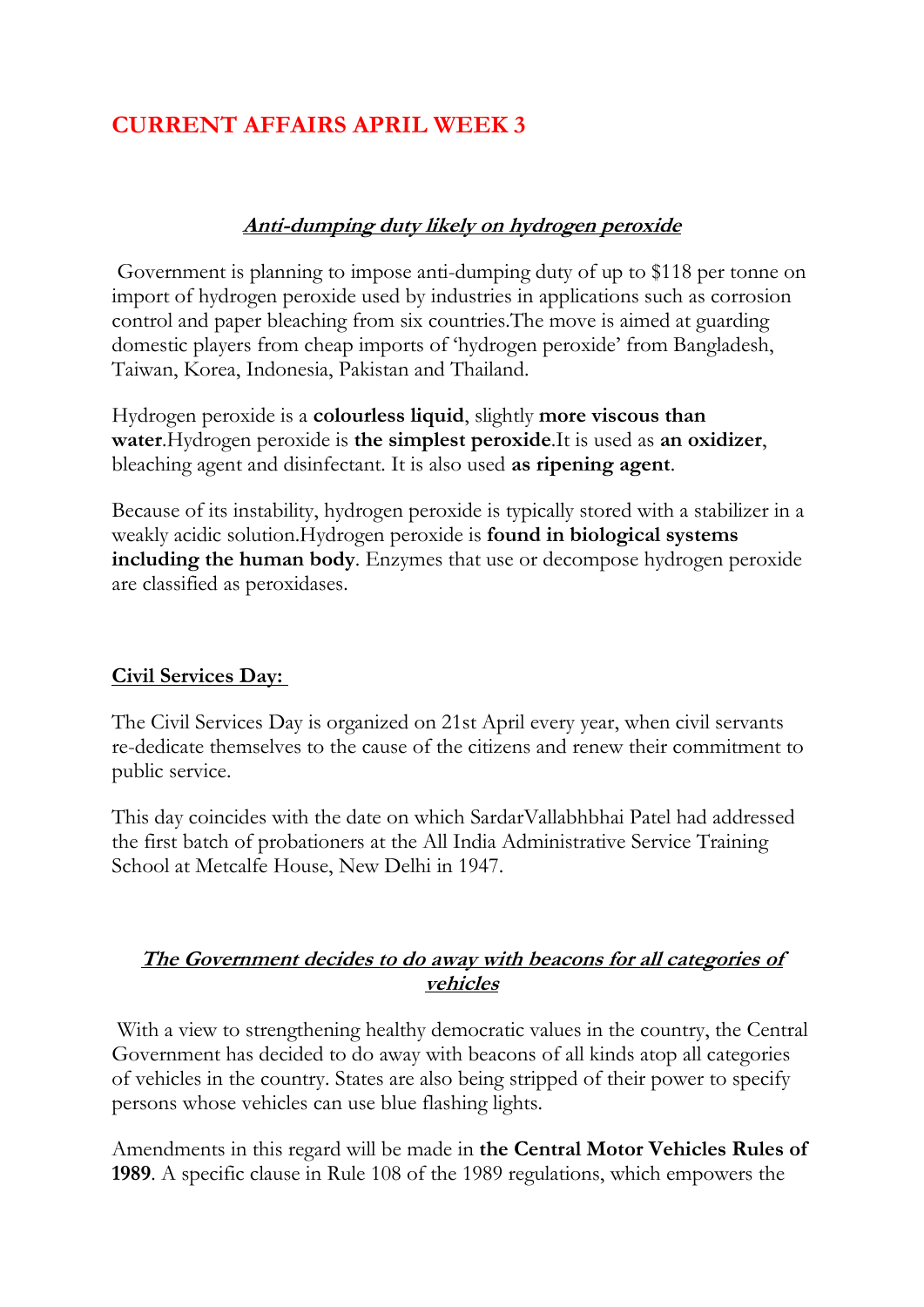Centre and the States to designate some dignitaries as entitled to red lights on top of their vehicles, is being abolished. Its abolition would mean that **neither the Centre nor the States would have any dignitary that governments can nominate for the usage of red beacons**.

Beacons on vehicles are perceived symbols of VIP Culture, and the government believes they have no place in a democratic country.

Beacons, however, will be allowed on vehicles concerned with emergency and relief services, ambulance, fire service etc.

#### **India, China to resume stalled dialogue on corridor with Myanmar, Bangladesh**

The stalled consultation process for the BCIM (Bangladesh, China, India, Myanmar) Economic Corridor is set to resume, with officials and scholars from the four countries shortly meeting in Kolkata after a gap of more than two-andhalf years. The last meeting of the Joint Study Group (JSG), which has government sanction, was held at Cox's Bazaar in Bangladesh in December 2014.

The idea of creating a corridor of regional integrity was first floated in 1999 but there has been little progress in implementing the grand plan.

The BCIM economic corridor hopes to connect **Kolkata with Kunming**, capital of the Yunnan province. It envisages **formation of a thriving economic belt, focusing on cross-border transport, energy and telecommunication networks**.

Starting from Kunming, the route passes through nodal points, such as Mandalay and Lashio in Myanmar. It heads towards Kolkata after passing through Manipur and Silchar, before crossing Bangladesh via Sylhet and Dhaka, with branches extending to the ports of Cox Bazar and Chittagong.

# **Aryabhata: Looking back at first Indian 'space baby'**

India's first satellite – Aryabhata – was launched successfully by a Russian rocket on 19<sup>th</sup> April 42 years ago in 1975, taking the country on an exciting space odyssey as far as the Moon and the Mars.

Aryabhata is the **first Indian spacecraft** that was also built in the country. Named after the 5th century astronomer, the experimental spacecraft did not last its design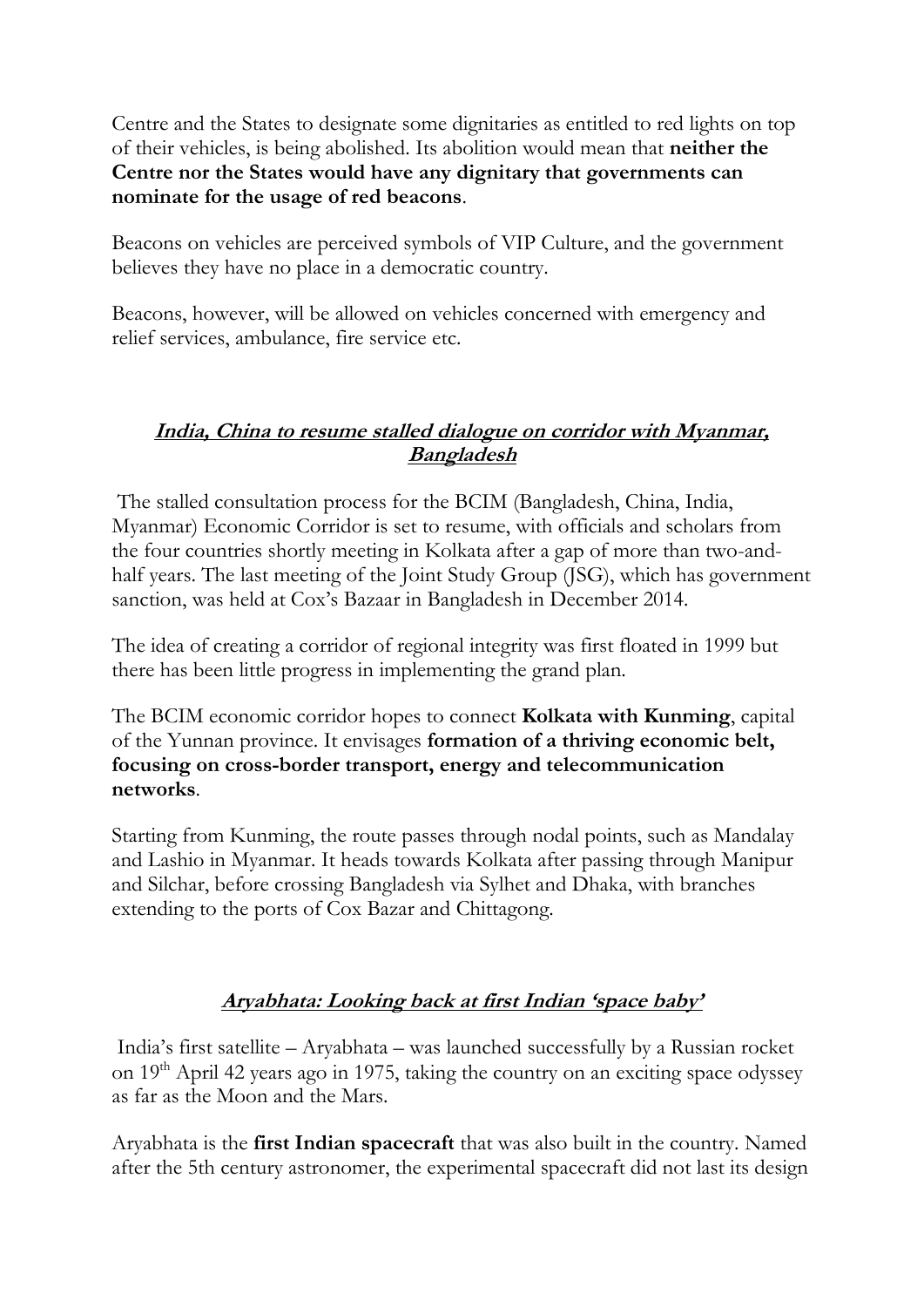life of six months in space. But this kick-started the Indian capability to build satellites solidly on track.

It was **meant to study distant celestial bodies that emit X-rays, Sun and Earth's ionosphere**.ISRO Satellite Centre (ISAC) — which has built nearly 90 bigger and far more sophisticated spacecraft since then — proudly observes **April 19 every year as Aryabhata Day or Technology Day**.

# **Video gaming to be featured at 2022 Asian Games:**

Competitive video games will become a medal sport for the first time ever at the 2022 Asian Games.They will appear as a demonstration event at the 2018 edition of the next Asian Games, to be held in Indonesia, as part of the run-up to esports' official inclusion as a medal sport in the 2022 Asian Games in Hangzhou, China.It is held every four years.

# **One Part Woman bags Sahitya Akademi award:**

The English translation of writer Perumal Murugan's novel Mathorubhagan (One Part Woman) has won the Sahitya Akademi's award for translation in English. The translation was done by Aniruddhan Vasudevan.

The Sahitya Akademi Award is a literary honor in India, which the Sahitya Akademi, India's National Academy of Letters, annually confers on writers of the most outstanding books of literary merit published in any of the major Indian languages (24 languages, including the 22 listed in the Eighth Schedule of the Indian Constitution, along with English and Rajasthani) recognised by the Sahitya Akademi.

# **Channakeshava temple turns 900**

The Channakeshava temple in Belur — a masterpiece of Hoysala architecture turned 900 this year. Belur, along with Halebid, **is proposed as a UNESCO heritage site**.

The temple, **constructed by Vishnuvardhana of the Hoysala dynasty**, is a monument recognised by the ASI. Considered to be the first temple of Hoysala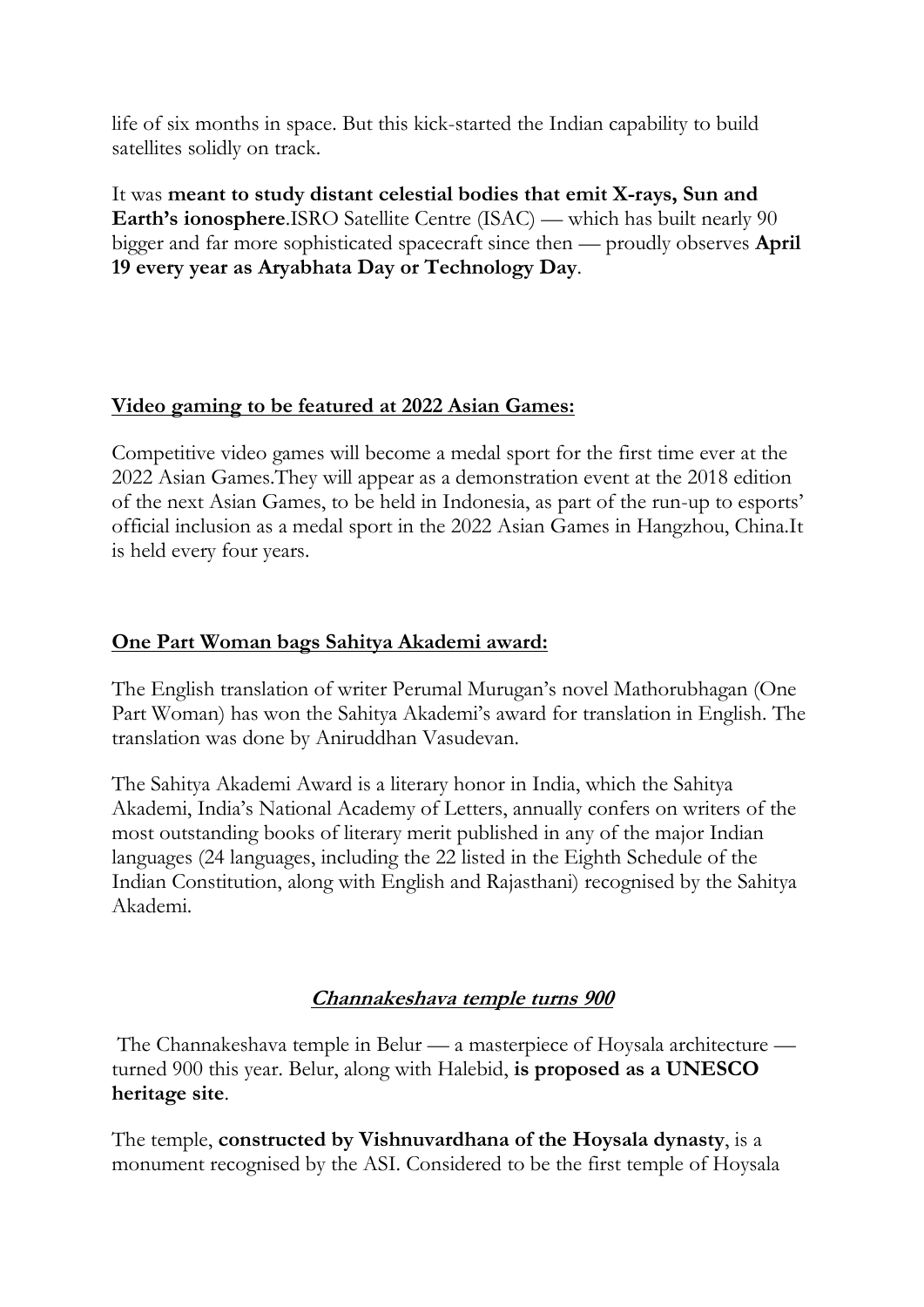style, it was built between 1106 and 1117. The temple is regarded a marvel of architecture in typical Hoysala style. It commemorates the king's victory in 1104.

# **The Battle of Adyar**

History lovers, curious onlookers, veterans and NCC cadets gathered recently in Chennai to commemorate The Battle of Adyar, a turning point in modern Indian history.

The Battle of Adyar took place on 24 October 1746. The battle was between the **French East India Company men and Nawab of Arcot forces over the St. George Fort**, which was held by the French. **It was part of the First Carnatic War between the English and the French**.

The French captured Fort St. George from the British East Indian Company. Nawab of Arcot, a close ally of the British, set out to regain it by sending troops, led by his son Mahfuz Khan, to Madras. While leading an army of 10,000, he was dispersed by French forces, forcing him to move south. Khan seized San Thomé and formed a battle line on the north bank of the Adyar River on October 22 to prevent the French from moving up reinforcements from Pondicherry.

**The Battle of the Adyar River ended with the French retaining control over Fort St. George**.

# **Trump's order targets H-1B programme**

President Trump has signed an executive order that directs federal agencies to review employment immigration laws to promote "Hire American" policies.

- The order makes no immediate changes to work visa programs but tells the Departments of Labor, Justice, Homeland Security and State to study existing laws and procedures and recommend changes.
- In the case of one program, H-1B temporary visas, the order directs the agencies to suggest changes to help ensure that the visas are awarded to the most skilled, best-paid immigrant workers.
- The order also calls for a crackdown on fraud and abuse in the current system of work visas — which the agencies had already signaled they would do.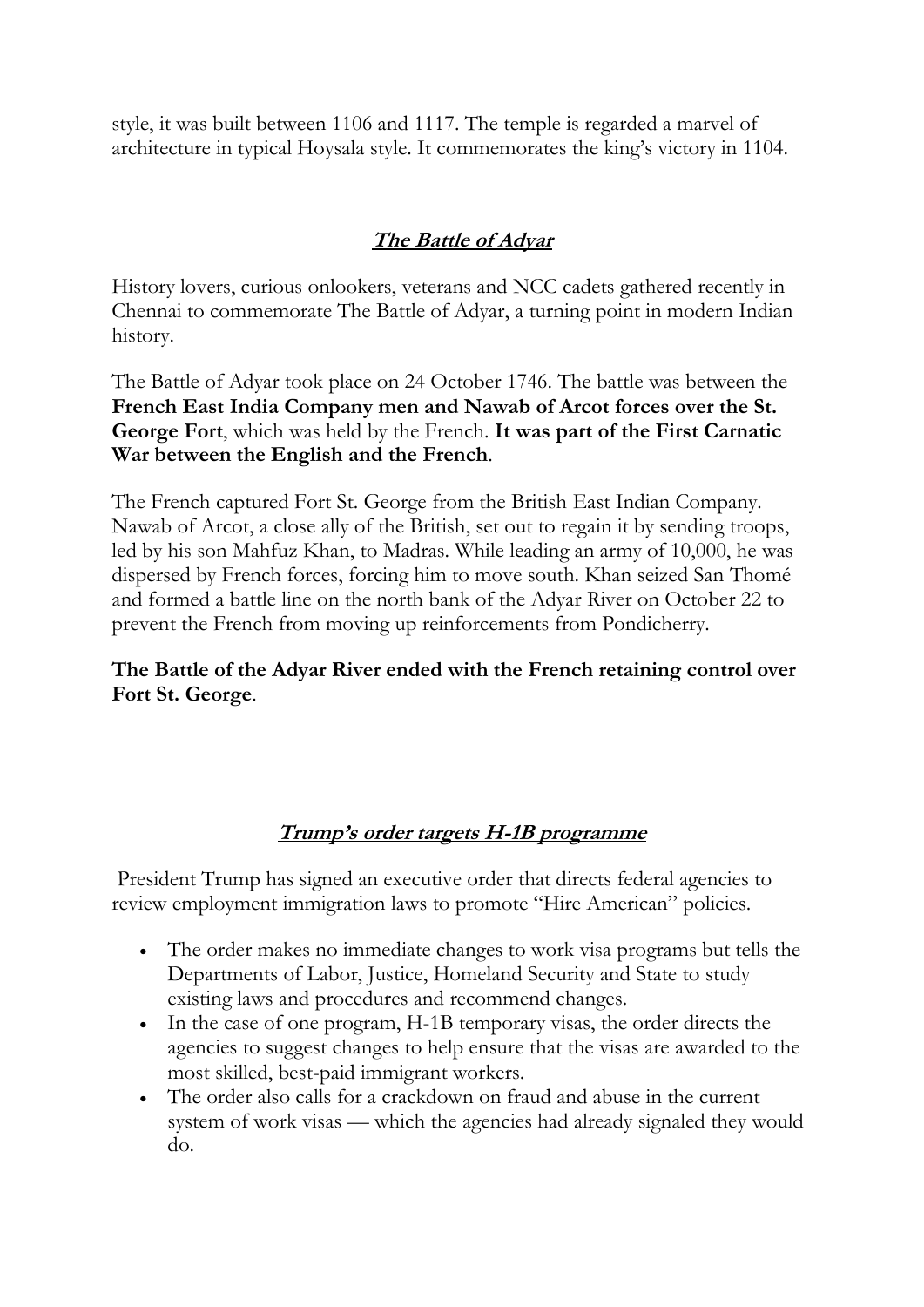The H-1B program grants 65,000 work visas a year to foreigners, with 20,000 more visas granted to foreigners with advanced degrees and an unlimited number of extra visas available for universities, teaching hospitals and other non profit organizations. The program is aimed at highly skilled workers, and most of the visas are awarded to technology companies, although other specialty industries such as fashion also use the visas.

- Under federal law, employers that use a large number of H-1B workers are supposed to document that they tried to hire Americans for the jobs. All H-1B employers are also required to pay prevailing wages to the immigrant workers who receive the visas.
- Labor Department data shows that about 40% of the visas go to entry-level workers and another 40% go to people with limited experience and skills. The Trump administration says that more of the jobs performed by those people could and should be filled by Americans.

Visa applications must be sponsored by employers. Every April 1, the government begins accepting applications for the next fiscal year, which starts Oct. 1. This year, the government received 199,000 H-1B applications in the first five days and then stopped accepting them.

Because there are more applicants than visas, the visas are awarded by lottery. Each visa is good for three years and can be renewed for three more years. Immigrants who are applying for a permanent residency visa, known as a green card, can typically stay longer while waiting for approval.

# **Portal and Mobile App of RUSA**

The government has launched the unique portal and mobile app of Rashtriya Uchchatar Shiksha Abhiyan (RUSA).

The portal is a one-stop for States' Higher Education Plans, decision of the States' Higher Education Councils and details of the resources under this scheme.

RUSA was initiated to incentivise and disincentivise state actions. It aimed at creating new universities through upgradation of existing autonomous colleges and conversion of colleges in a cluster.

The scheme was launched in 2013 and aimed at providing strategic funding to eligible state higher educational institutions.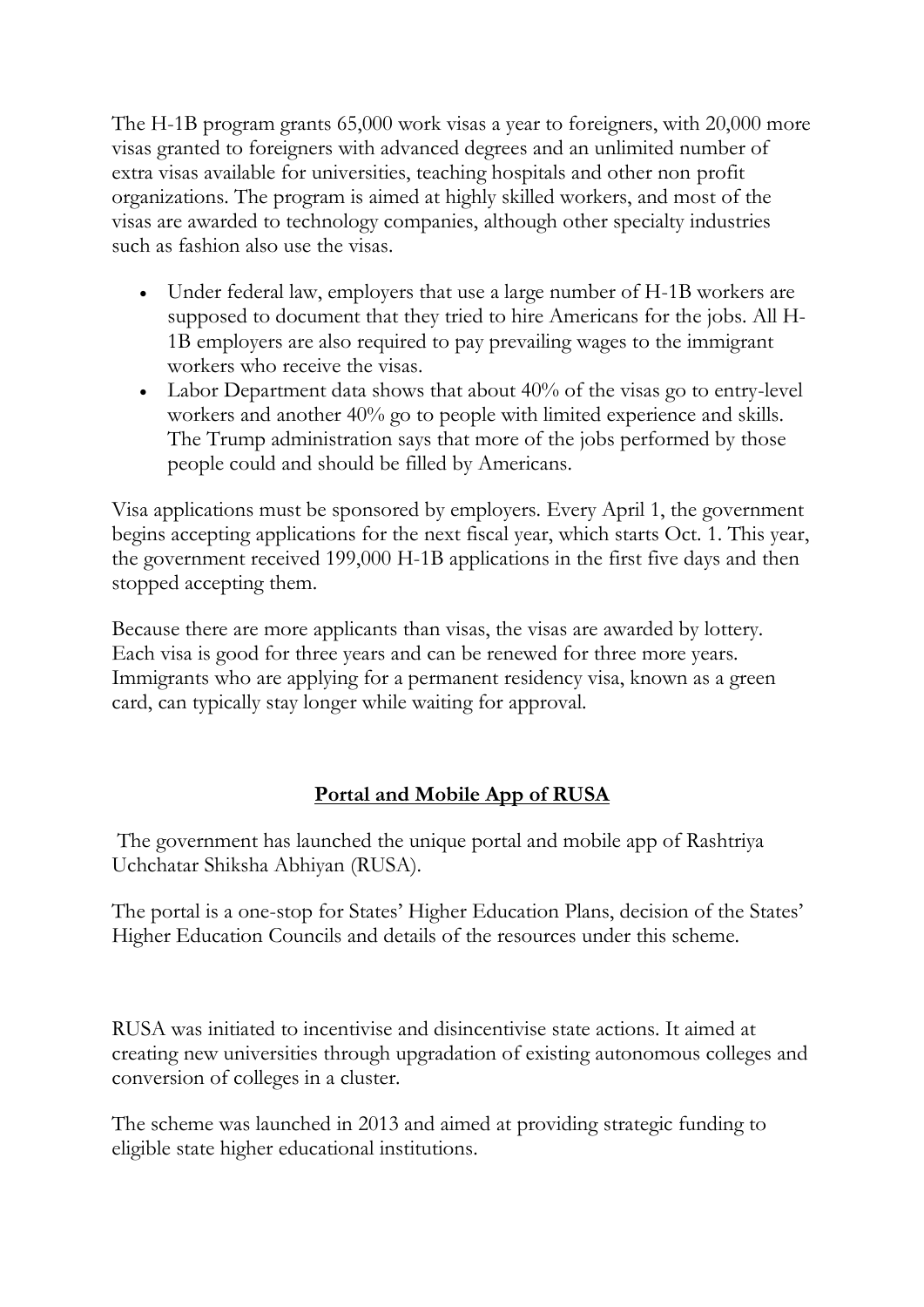The central funding (in the ratio of 60:40 for general category States, 90:10 for special category states and 100% for union territories) would be norm based and outcome dependent. The funding would flow from the central ministry through the state governments/union territories to the State Higher Education Councils before reaching the identified institutions.

## **PM launches projects related to SAUNI Yojana**

Phase I of SAUNI (Saurashtra Narmada Avtaran Irrigation) project was recently dedicated to the Nation. This is the second milestone in the Rs 12,000 crore project to pump Narmada water in 115 dams of arid Saurashtra region after the PM dedicated to public phase-I of the Link-I canal in August last year.

The project is not a part of the Narmada project but is based on it. 1 MAFT (million acre feet) flood water has been allotted to Saurashtra by the state government and this water will be pumped to major reservoirs in the region under the SAUNI Yojna. Unlike traditional irrigation projects, SAUNI is technically a 'linking' project, where the water will be filled in irrigation dams that are already equipped with canal network. This network of canals will then help channel water into farms.

#### **Country's first Vistadome coach inaugurated in Visakhapatnam:**

Indian Railways has launched the country's first ever Vistadome coach services on Visakhapatnam-Araku route.Features of the coaches include glass roof, LED lights, revolving seats and GPS-based info system.

## **Various initiatives on the 126th birth anniversary of Dr. Bhim Rao Ambedkar on 14th April.**

#### 1. **BHIM Aadhaar platform for merchants:**

BHIM-Aadhaar digital payment platform is the merchant interface of the BHIM App. It will pave the way for making digital payments by using the Aadhaar platform.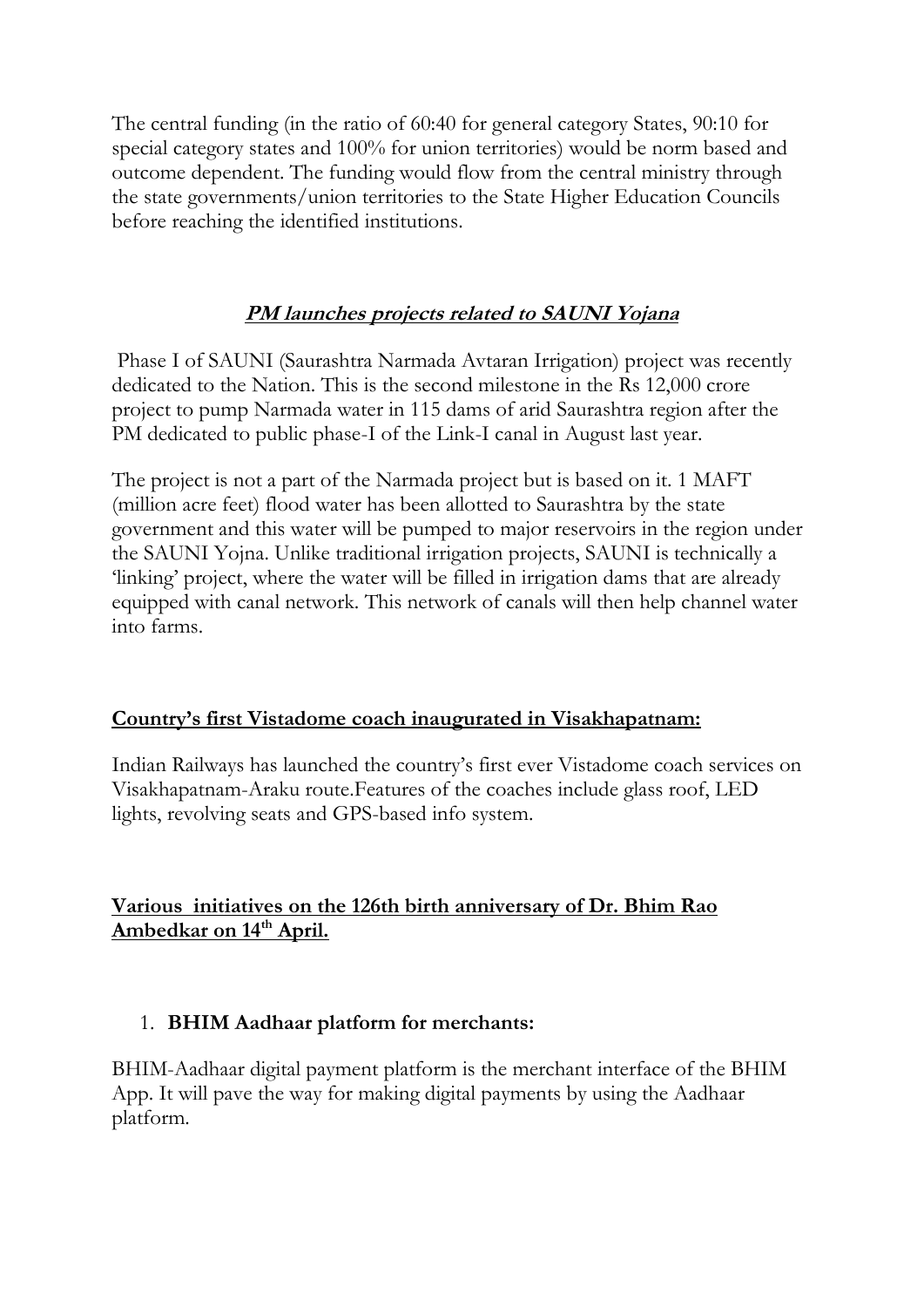Any Indian citizen can pay digitally using their biometric data like their thumb imprint on a merchants' biometric enabled device which could be smart phone having a biometric reader. Any citizen without access to smart phones, internet, debit or credit cards will be able to transact digitally through the BHIM Aadhaar platform. Already, 27 major banks are now on board with 7.15 lakh merchants so that they can start accepting payments using BHIM Aadhaar.

## 2. **New incentive schemes for the BHIM – Cash back and Referral bonus:**

These schemes have an outlay of Rs. 495 crore for a period of six months. This is to ensure that the culture of digital payments permeates down to the grassroots.

Under the **Referral bonus scheme** both the existing user who refers BHIM and the new user who adopts BHIM would get a cash bonus credited directly to their account. Under the **Cashback scheme** the merchants will get a cash back on every transaction using BHIM.

## **PM to honour 16 Odisha families linked to 1817 revolt**

Descendants of 16 families associated with a little-known but bloody rebellion against British colonialism, called the Paika rebellion of 1817 will be felicitated by the Prime Minister.

Two-hundred years ago in 1817, a valiant uprising of soldiers led by Buxi Jagabandhu (Bidyadhar Mohapatra) took place in Khurda of Odisha. This is known as Paika rebellion.

The Paikas were the traditional land-owning militia of Odisha and served as warriors. When armies of the East India Company overran most of Odisha in 1803, the Raja of Khurda lost his primacy and the power and prestige of the Paikas went on a decline. The British were not comfortable with these aggressive, warlike new subjects and set up a commission under Walter Ewer to look into the issue.

The commission recommended that the hereditary rent-free lands granted to the Paikas be taken over by the British administration and this recommendation was zealously adhered to. They revolted against the British.

Although initially the Company struggled to respond they managed to put down the rebellion by May 1817. Many of the Paik leaders were hung or deported. Jagabandhu surrendered in 1825.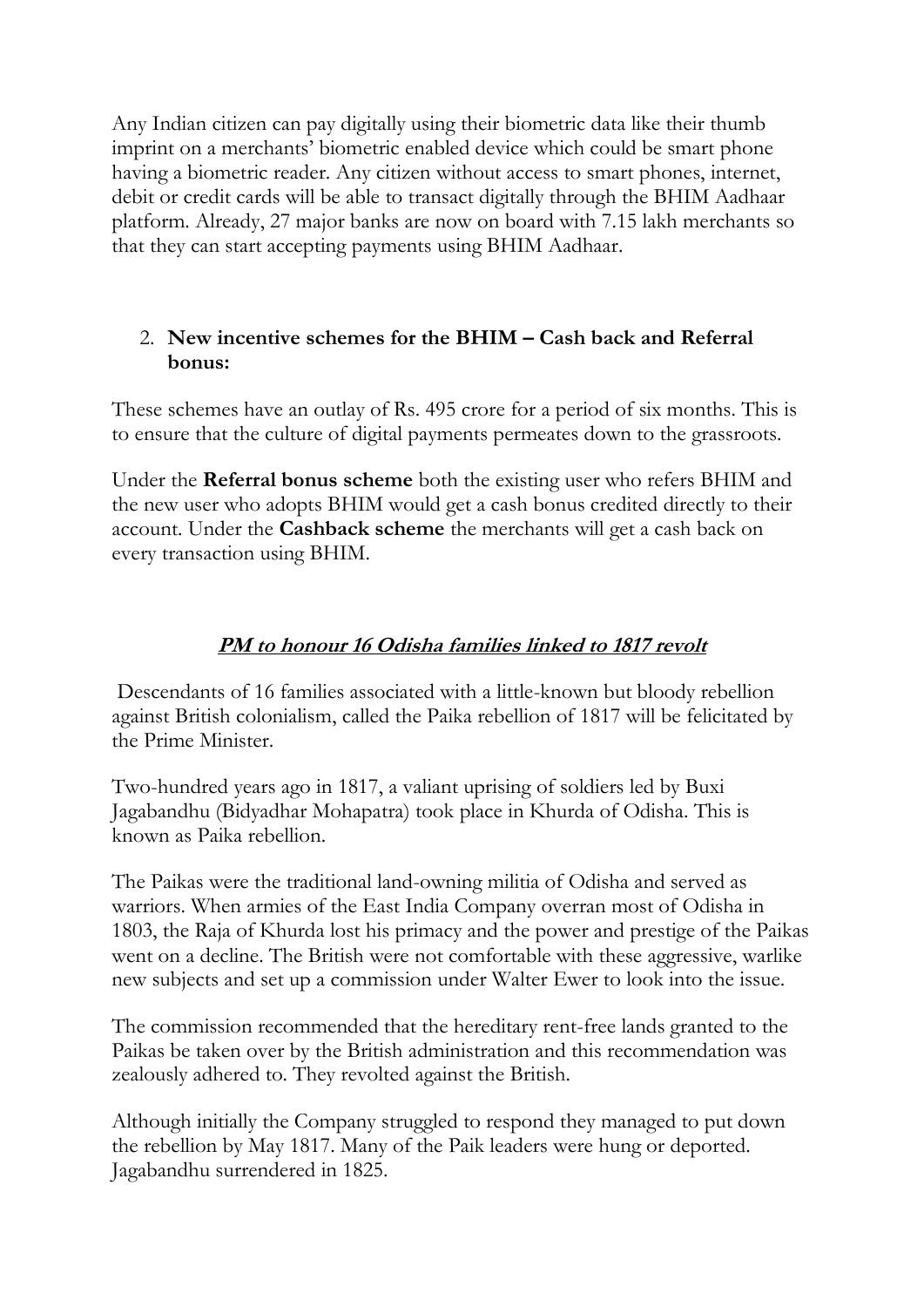## QUESTIONS

1. The first Indian satellite that was built in the country, was named after a  $5<sup>th</sup>$ Century A.D. astronomer. Which of the following is/are texts authored by this astronomer?

- 1. Aryabhatibhashya
- 2. Brihatsamhita
- 3. Aryasiddhanta

Select the correct answer using the code given below:

 $\circ$  a) 1 and 2 only  $\overline{b}$  b) 2 only  $\overline{c}$  c) 1 and 3 only  $\overline{O}$  d) 3 only

Solution: d.

- 2. Consider the following statements:
	- 1. Discussions on the Bangladesh-China-India-Myanmar economic corridor predates the formal launch of China's Belt and Road Initiative
	- 2. The BCIM economic corridor will pass through the Indian states of Arunachal Pradesh, Assam and West Bengal before entering Bangladesh

Which of the statements given above is/are correct?

 $\overline{a}$  a) 1 only  $\overline{b}$  b) 2 only  $\circ$  c) Both 1 and 2 d) Neither 1 nor 2 Solution: a.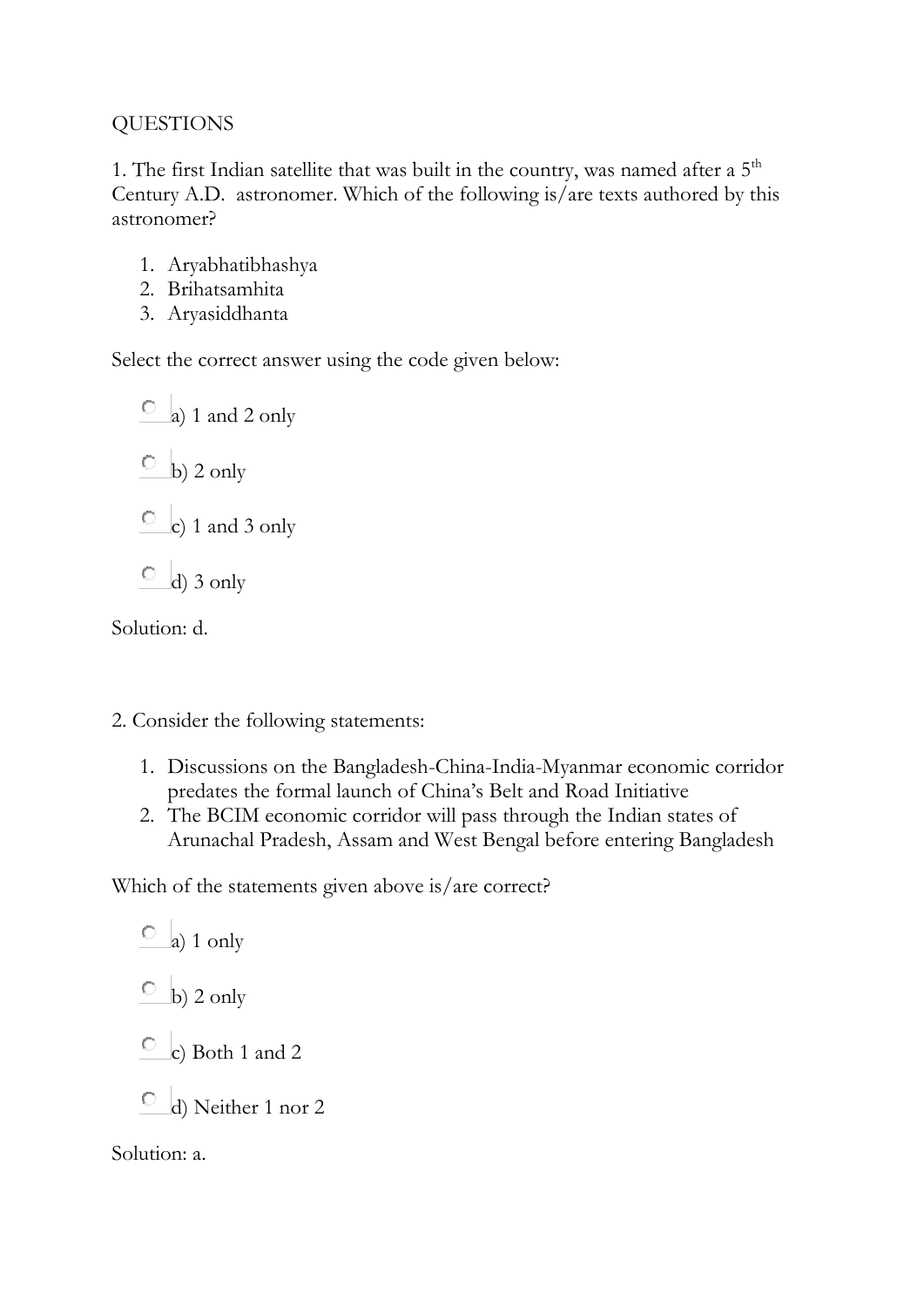3. The Voter Verifiable Paper Audit Trail (VVPAT) unit generates a paper slip against the pressing of a button by the voter. For confirmation that the vote cast by him has been recorded in favour of the candidate of his choice, the paper slip, also called the ballot slip, will contain only

- 1. Name of the candidate
- 2. Serial number of the candidate
- 3. Name of the voter

Select the correct answer using the code given below:

 $\circ$  a) 1 only  $\circ$  b) 1 and 2 only  $\circ$  c) 1 and 3 only

d) None of the above

Solution: b.

4. SAUNI Yojana envisages filling more than a hundred major dams in the arid region(s) of

a) Vidarbha

- b) Hyderabad-Karnataka
- c) Saurashtra
- $\circ$  d) a, b and c

Solution: c.

5. Consider the following statements about temples built under the patronage of an empire in medieval India:

1. Temples built under this style are treasure houses of ornamental and decorative elements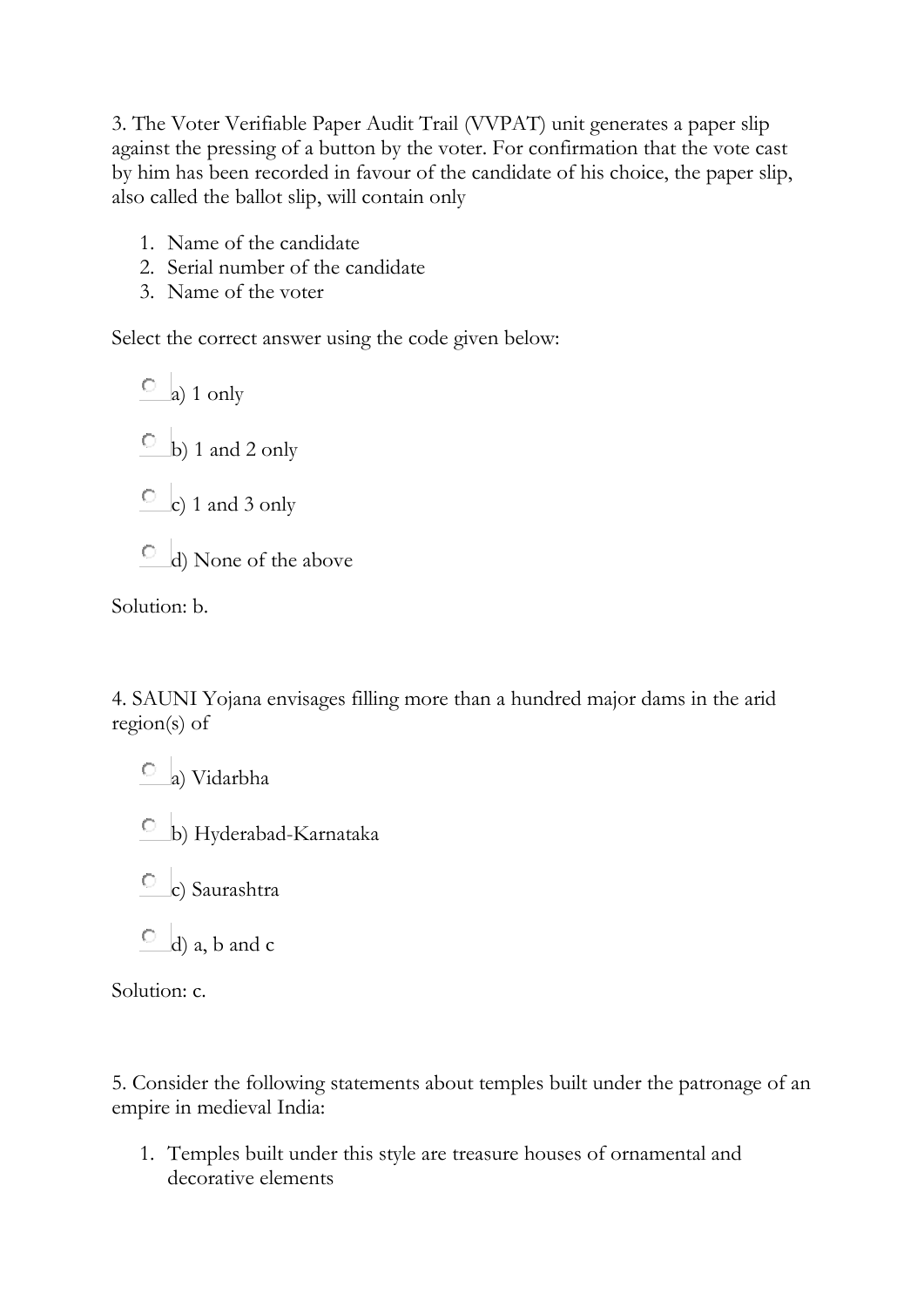- 2. The emphasis of decoration is less on the grace of the human body
- 3. The Vimana of some temples have a star-shaped plan
- 4. These temples were built in Somnathpura and Belur

The statements given above refer to which one of the following empires?

 $\circ$  a) Hoysalas

- b) Chalukyas of Badami
- c) Western Ganga Dynasty
- d) Rashtrakutas

Solution: a.

6. With reference to the HIV and AIDS (Prevention and Control) Bill, 2016 which was recently passed by the Parliament, which of the following statements is/are correct?

- 1. It guarantee access to anti-retroviral drugs and treatment for opportunistic infections
- 2. The bill lists the various grounds on which discrimination against HIV positive persons and those living with them is prohibited
- 3. The ombudsman appointed by each state government shall submit a report to the state government periodically stating the number and nature of complaints received

Select the correct answer using the code given below:

 $\circ$  a) 1 only  $\circ$  b) 2 and 3 only  $\circ$  c) 2 only О d) 1, 2 and 3 Solution: b.